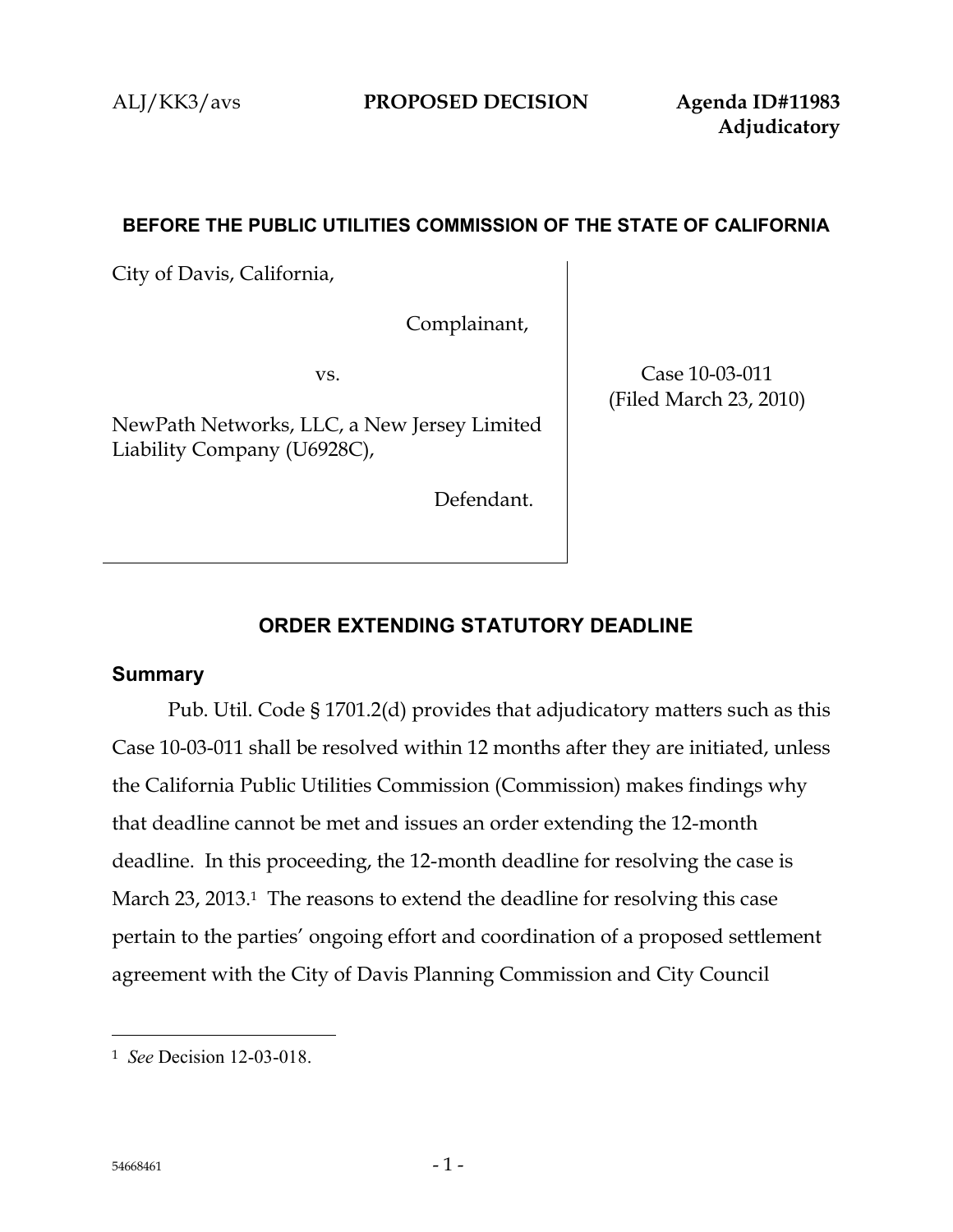Meetings. The Davis Planning Commission has approved the proposed settlement between the parties but the Davis City Council has yet to consider the proposed settlement. Because the City Council does not meet each month, more time needs to be allotted to approve any settlement reached by the two parties. Parties have explained that because each proposed site for the distribution antenna system must be individually approved by the City of Davis, it has taken longer than expected to finalize the settlement agreement for presentation to the full City Council.

Due to these circumstances, we have concluded that it is appropriate to extend the 12-month deadline in this case for 12 months, until March 24, 2014. 2

### **Background**

 $\overline{a}$ 

The City of Davis (City) filed this complaint alleging NewPath Networks, LLC (NewPath) proposed construction of a distribution antenna system in the City both violated provisions of the California Environmental Quality Act and NewPath's certificate of public convenience and necessity (CPCN). NewPath denied the City's allegations and alleged that the City's actions concerning NewPath's proposed construction violated applicable state and federal law.<sup>3</sup> Following a prehearing conference on May 20, 2010, hearings were scheduled and then reset by ruling to September 14 through 20, 2010. During an August 17, 2010 conference call and in an August 24, 2010 e-mail, the parties requested that the schedule be suspended to permit the parties to continue

<sup>2</sup> March 23, 2013 is a Sunday; Pursuant to Rule 1.15 of the Rules of Practice and Procedure if the last day of an event falls on a Saturday, Sunday, holiday or other day when the Commission offices are closed, the time limit is extended to the first day thereafter. Therefore, filing on March 24, 2014 is appropriate.

<sup>3</sup> NewPath Answer to Complaint.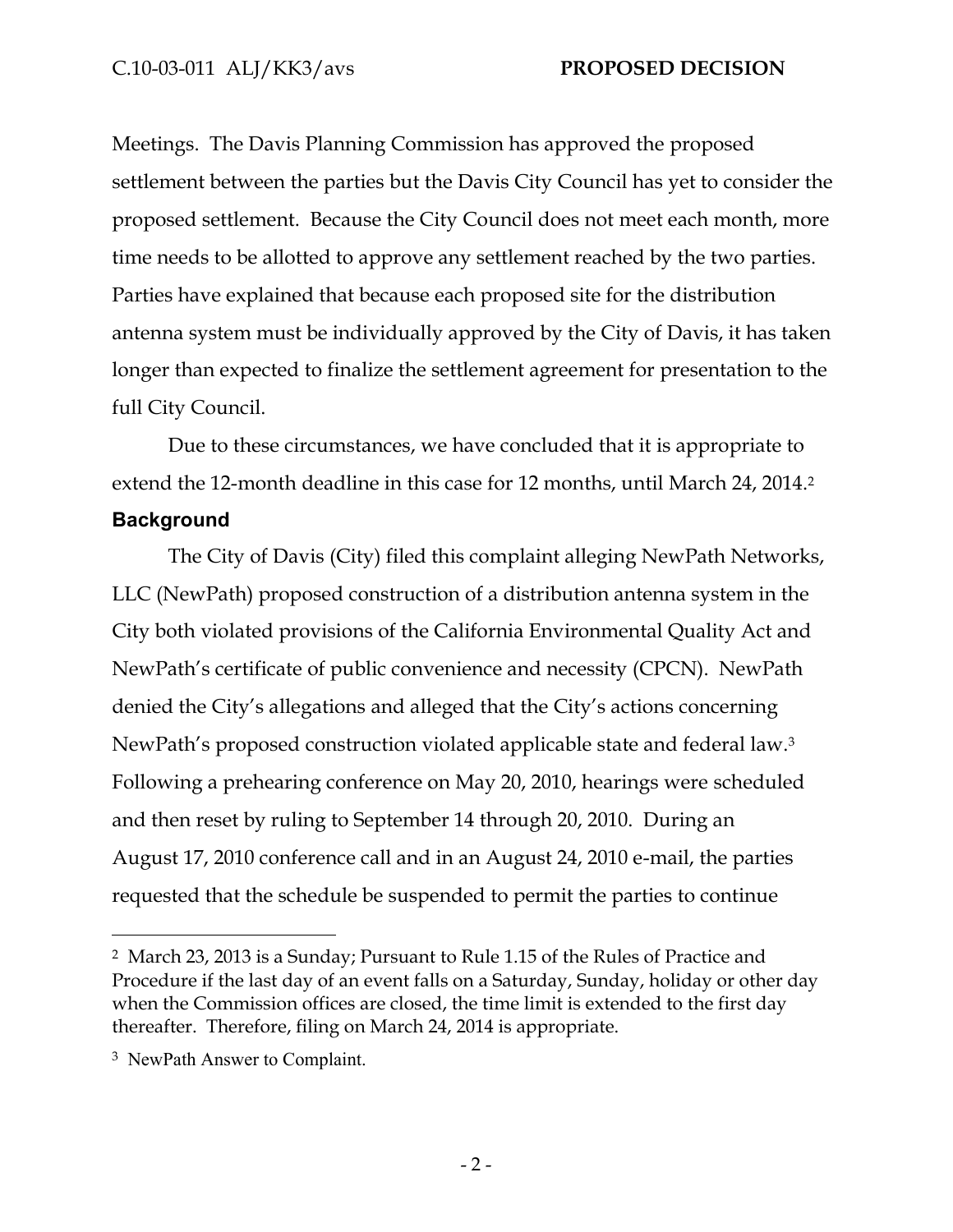settlement negotiations and to proceed under the City's Wireless Telecommunications Ordinance. The parties understood that the suspension of the schedule might result in the inability to complete the proceeding within the original one-year statutory deadline and agreed to waive that provision should hearings be necessary.

The August 27, 2010 scoping memo stated that a conference call would be scheduled in mid-December to discuss the status of the settlement negotiations, and hearings would be held in late February and early March should the parties fail to reach a settlement agreement. During the December 14, 2010 conference call, the parties reported that they had made progress in their settlement negotiations, but that the Wireless Telecommunications Ordinance process would not conclude until March 2011. Parties initially requested that the schedule be modified and proposed to submit a joint report on the status of their settlement negations on March 25, 2011 and report to the assigned Administrative Law Judge (ALJ) on April 1, 2011 whether the matter had been resolved or would proceed to hearings.

On January 27, 2011, the Commission issued Decision (D.) 11-01-044, extending the statutory deadline for resolving this case to March 23, 2012, due to the ongoing settlement negotiations between the parties. The parties have been in close communication regarding the status of settlement negotiations with the ALJ but are limited in how fast they are able to progress because the settlement must be properly considered by the City of Davis. The parties were able to reach a proposed Settlement Agreement. Prior to presenting the proposed settlement to the Davis City Council, the Davis Planning Commission had to consider and approve the proposed settlement agreement. The parties notified the ALJ on February 7, 2012 in a telephonic status conference that the proposed settlement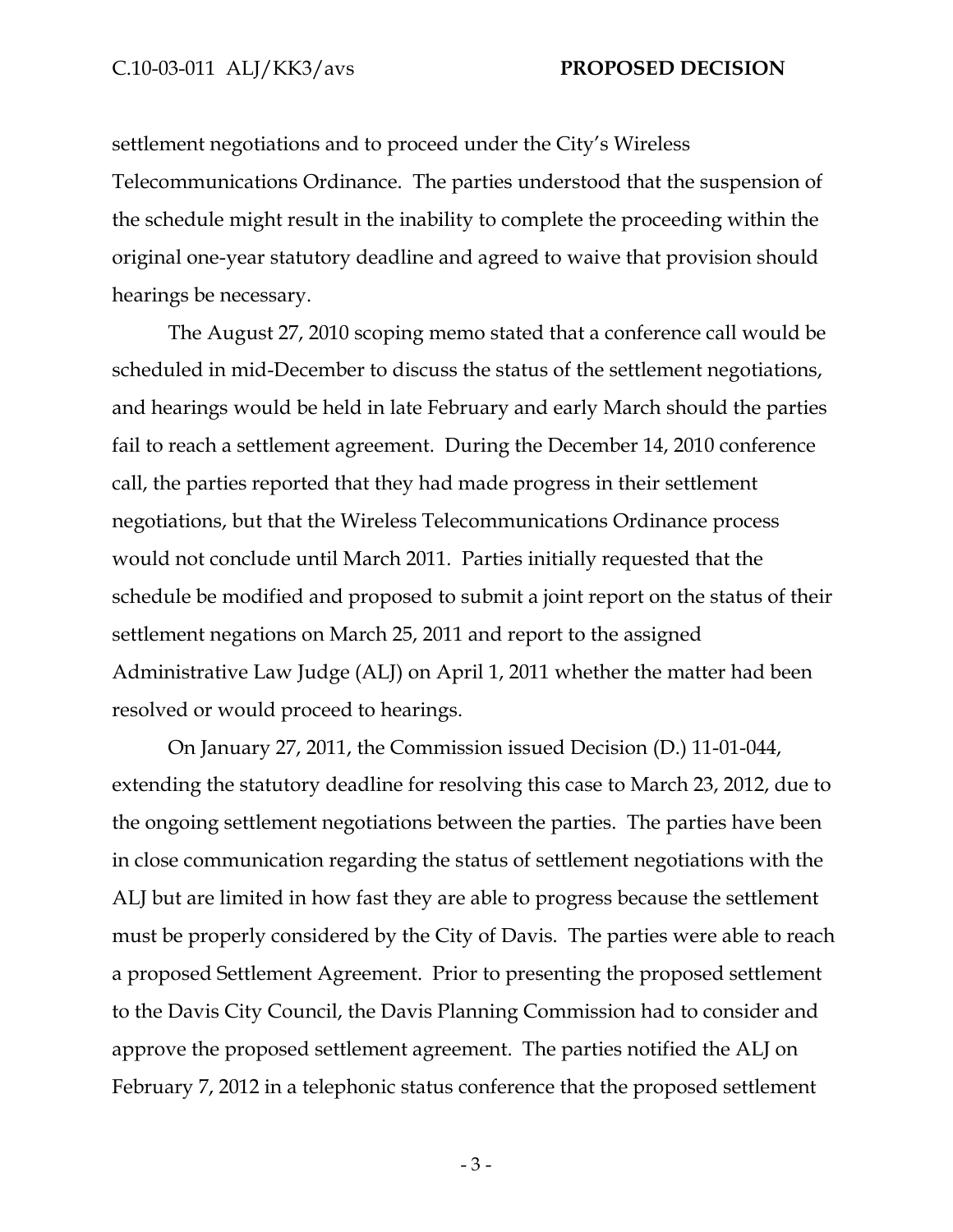agreement was approved by the Davis Planning Commission. Parties requested and were granted a second extension of the statutory deadline. D. 12-03-018 extended the statutory deadline through March 23, 2013.

On August 8, 2012, parties informed the assigned ALJ that the City of Davis had approved use permits for the NewPath project so parties could now work to complete the license agreement for approval by the Davis City Council. On November 11, 2012, parties notified the assigned ALJ by e-mail that they had successfully negotiated the license/right-of-way use agreement for approval by the Davis City Council. Parties also stated that they were in the process of preparing a formal settlement agreement to memorialize the terms of their resolution of this dispute for approval by the Davis City Council.4 On February 13, 2013, parties indicated that they intended to present the final settlement agreement to the Davis City Council and that they anticipated resolving the instant complaint by March 15, 2013.

#### **Discussion**

 $\overline{a}$ 

The parties have attempted to resolve their dispute under a process outside the control of the Commission. A successful resolution of the pending dispute is the desired outcome. Throughout this process, both parties have successfully updated the Commission as to the status of settlement negotiations. Although parties may be able to resolve the matter prior to the expiration of the statutory deadline, they are subject to the administrative process of the Davis City Council. Due to the need for Davis City Council to approve any proposed

<sup>4</sup> Parties explained that this settlement agreement would result in the resolution of the instant complaint and related actions currently pending in the Eastern District of the United States District Court.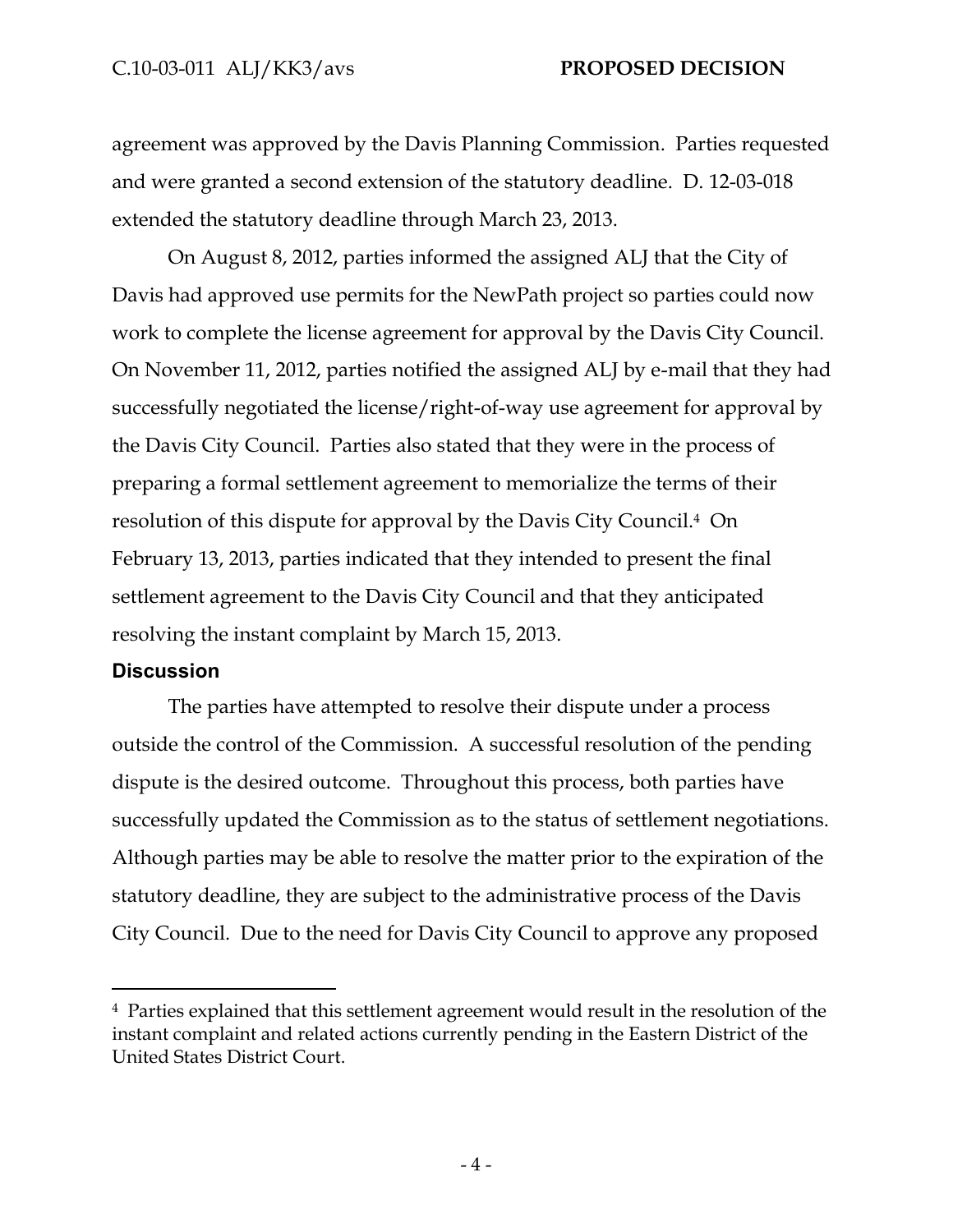settlement made between City of Davis and NewPath, and the schedule of the city council's meetings, a 12-month extension is appropriate. Finally, should parties ultimately not reach a settlement or the Davis City Council not approve the settlement agreement, a 12-month extension will be necessary to conduct formal proceedings at the Commission.

Under all the circumstances of this case, we believe that a 12-month extension of time, until March 24, 2014, should be sufficient time to draft a Presiding Officer's Decision (POD), provide parties with time to decide whether to file an appeal of the POD, and any concerned Commissioner to decide whether to request review of the POD pursuant to Rule 14.4(b).

#### **Waiver of Comments on Proposed Decision**

Under Rule 14.6(c)(4) of the Rules of Practice and Procedure, the Commission may waive the otherwise applicable 30-day period for public review and comment on a decision that extends the 12-month deadline set forth in Pub. Util. Code § 1701.2(d). Under the circumstances of this case, it is appropriate to waive the 30-day period for public review and comment.

#### **Assignment of Proceeding**

Catherine J. K. Sandoval is the assigned Commissioner and Katherine Kwan MacDonald is the assigned ALJ in this proceeding.

#### **Findings of Fact**

1. The complaint in this case was filed on March 23, 2010.

2. An extension of time until March 24, 2014 should allow adequate time for parties to reach a settlement or for the ALJ to draft a POD, provide parties with time to decide whether to file an appeal of the POD pursuant to Rule 14.4(a) of the Rules of Practice and Procedure, and any concerned Commissioner to decide whether to request review of the POD pursuant to Rule 14.4(b).